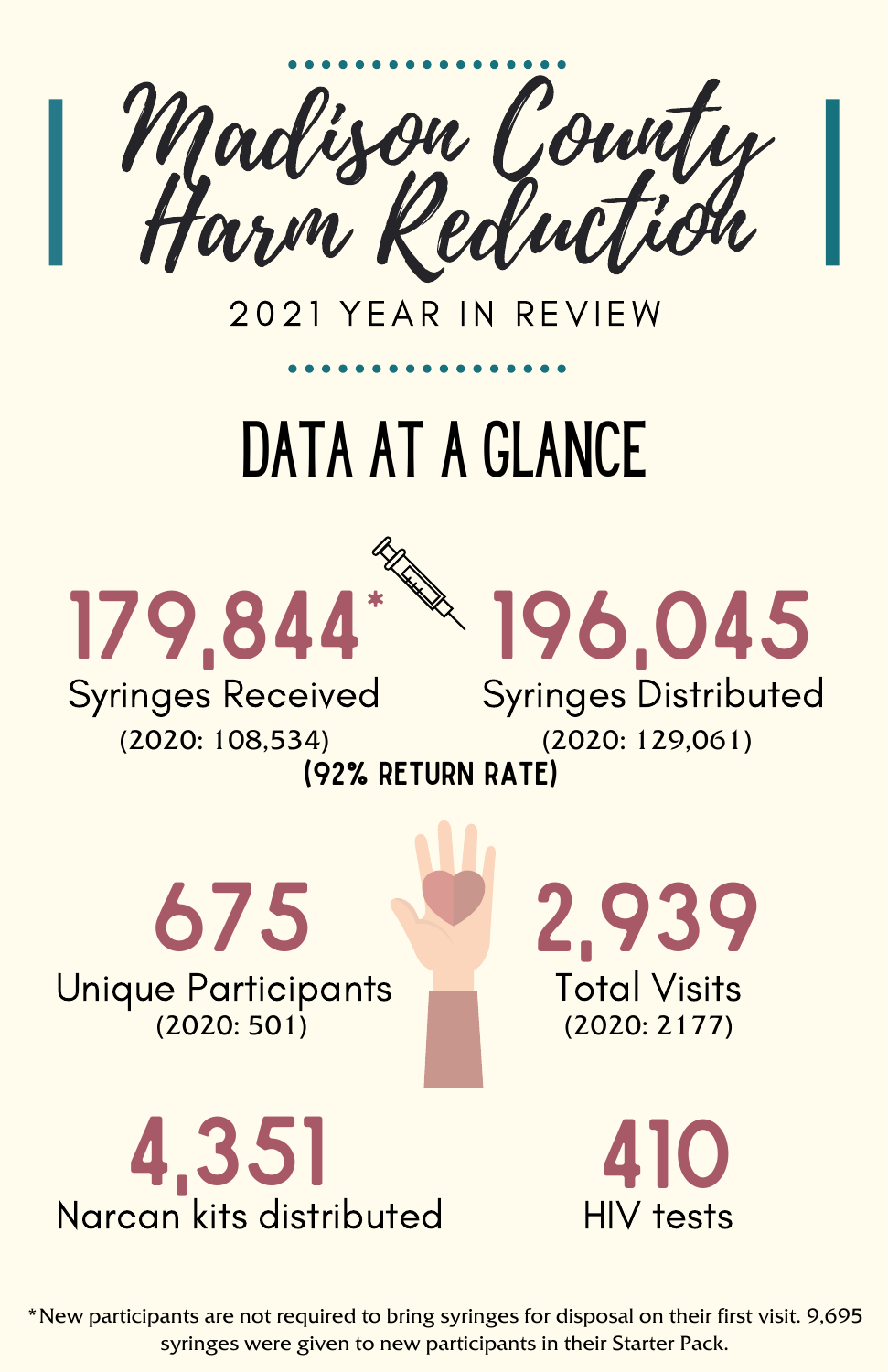### SSP LOCATIONS

This year we added two additional sites for Syringe Services, allowing us to serve our participants in various locations throughout the county.

Health Now Clinic: Monday & Wednesday, 10 - 5



Ethan Health: Thursday 10:30 - 12:30

MCHD Richmond: Tuesday 3- 7

MCHD Berea: Thursday  $1 - 5$ 



**1,705** NARCAN KITS DISTRUBUTED FROM THE MOBILE UNIT

**MOBILE OUTREACH** Our mobile unit (donated by KY River Foothills and wrapped through a HepConnect grant) has been a tremendous source of outreach and connection in the community. We visit Richmond, Waco, and Berea weekly to distribute Narcan and provide training. We collaborate with EMS through their ODMap Software to identify overdose hotspots and plan the van routes accordingly.

> The mobile unit also allows us to conduct safe and private HIV and Hep C testing in the community.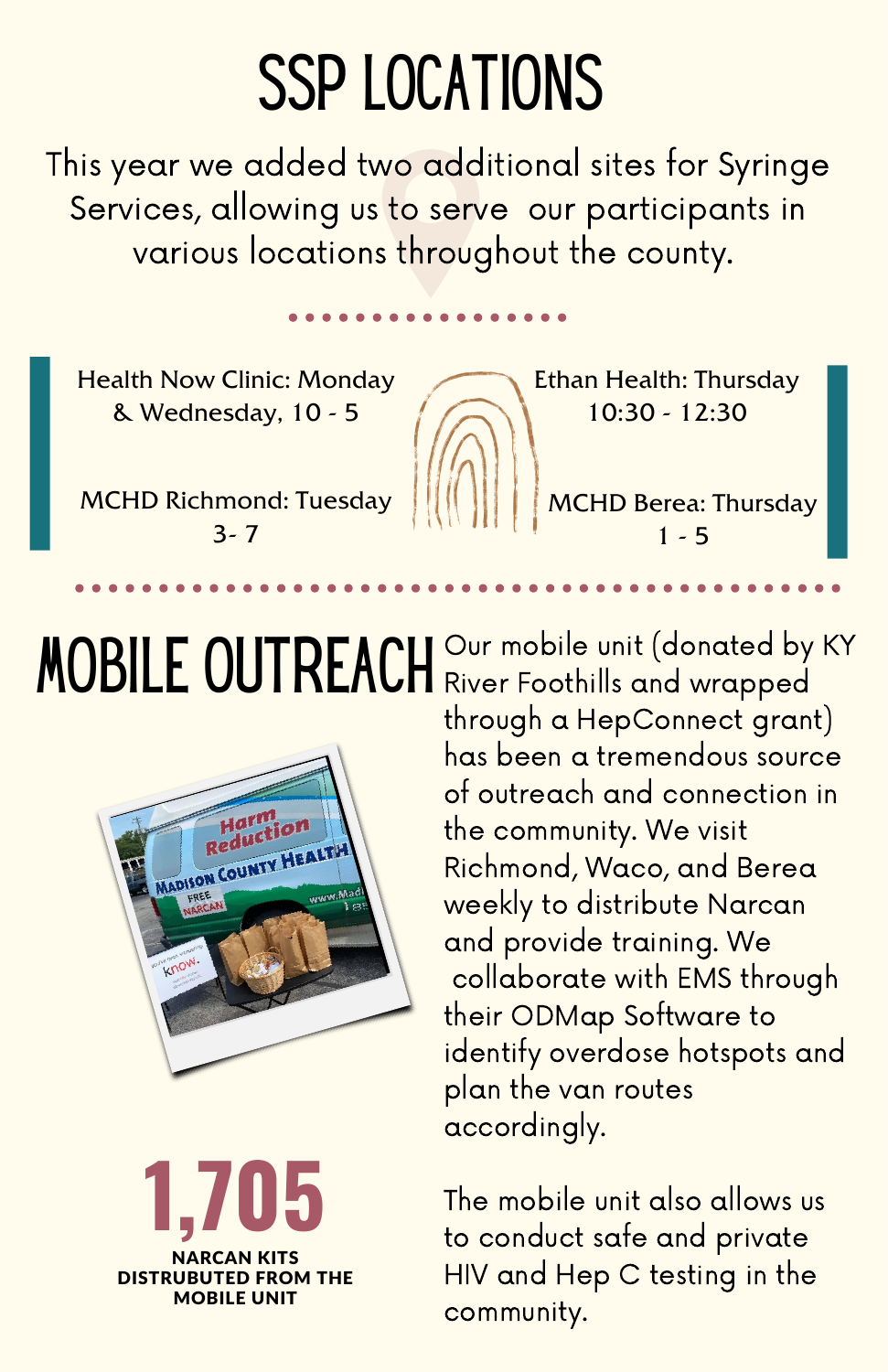# recovery coaching

Through the HEALing Communities Study at UK, we received placement of a Certified Recovery Coach from Voices of Hope in March, 2021. Our coach is available during all SSP hours to provide support, experience, and linkage to treatment.

> **28** SSP PARTICIPANTS ENTERED TREATMENT WITH LINKAGE FROM RECOVERY COACH

**73** SSP PARTICIPANTS ASKED RECOVERY COACH FOR ASSISTANCE WITH **RECOVERY** 

People do not usually arrive at SSP ready to think about or talk about treatment. No one is ever pressured to move toward recovery. However, after we build genuine connection with our participants, many of them come to us when they're ready to talk about next steps. It's a slow process and we are committed to the long journey with our participants.

#### COMMUNITY PART

Housing Authority of Richmond Madison County Detention Center SPARK Ministries HEALing Communities Study MORE (Madison Opiate Response & Empowerment) ASAP (Agency for Substance Abuse Policy) Richmond Police Department Berea Police Department Madison County Sheriff's Office Kentucky State Police White House Clinics Family Health Care Clinic Center for Behavioral Health Ethan Health Spero Health Liberty Place Madison Home / Room in the Inn

UK Target Four Kentucky River Foothills EMS Voices of Hope New Vista Madison County Public Library Health Now Clinic Richmond Register Union Church Baptist Health Richmond Goodwill Dry Dock Groups Recover Together Behavioral Health Group Recovery Wagon Revival Tabernacle Elizabeth Baptist Kentucky Department for Public Health